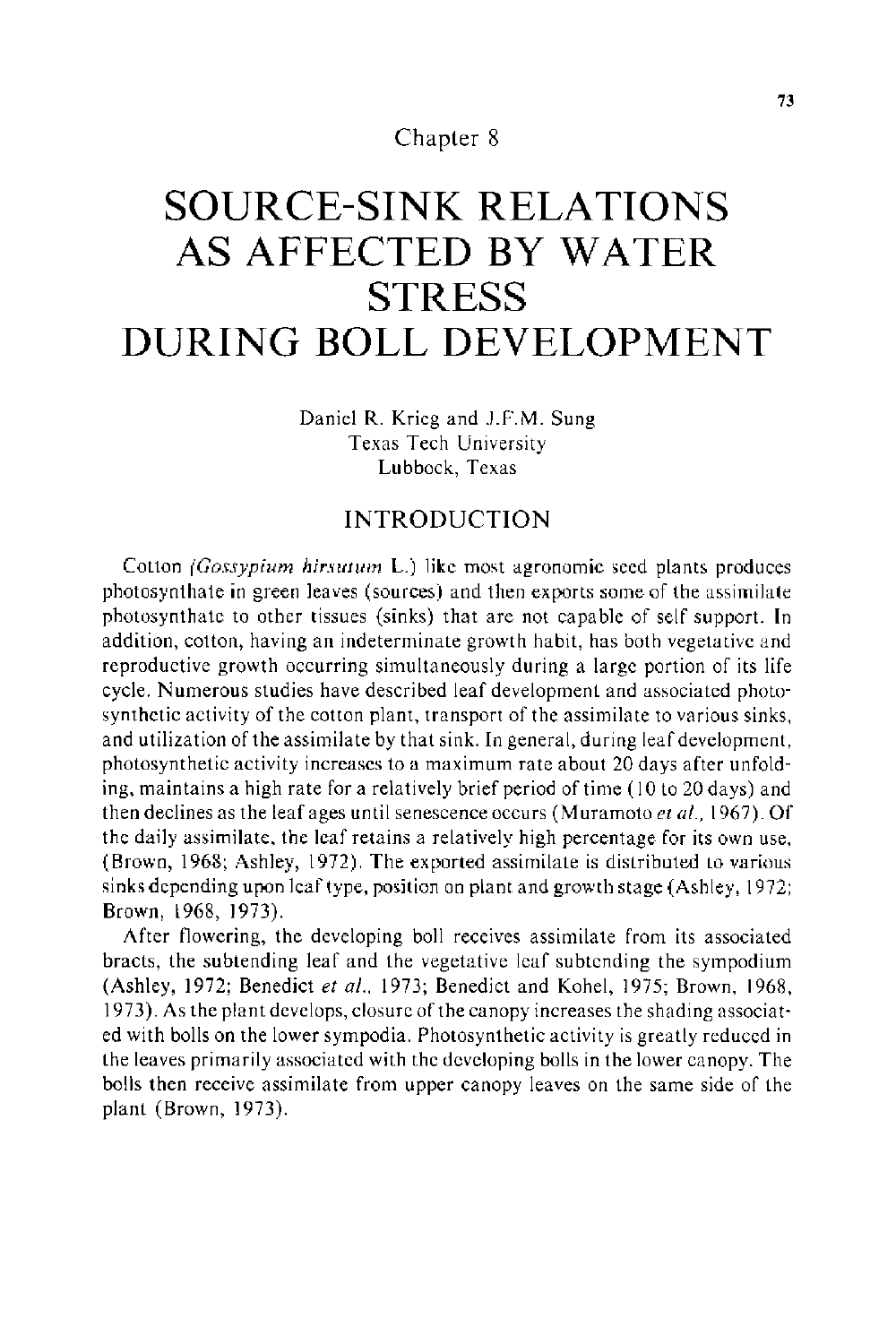## RESPONSE TO WATER STRESS

It is widely recognized that plant productivity is adversely affected by water stress. Although cotton is not considered to be a highly drought resistant plant, it is often grown in environments where water stress commonly occurs. The plant response to water stress is very dependent upon timing, rate of development, intensity, and duration. Our program has been largely concerned with developing an understanding of the effects of water stress on the production and utilization of assimilate during the boll development period. We specially want to know whether the stress is directly affecting the source or the sink. Experiments have been conducted under both field and glasshouse conditions.

#### SOURCE RESPONSE

Source activity is a function of effective leaf area times the photosynthetic rate per unit leaf area. Relatively moderate water stress reduces whole plant leaf area of cotton largely through reductions in leaf numbers rather than through reductions in leaf size (Table 1). Main stem leaf numbers were reduced only 10 percent (22 nodes versus 20 nodes); however, sympodial leaf numbers were greatly reduced. The reduction in leaf number was due to reduced initiation rather than loss of existing leaves through senescence. Photosynthetic rate per unit leaf area began to be significantly affected when the leaf water potential declined from a mid-day value of -20 bars (Figure 1). The reductions in photosynthetic rate, when coupled with the reductions in leaf area, resulted in significant reductions in whole plant assimilation rates. Leaf age effects on photosynthetic rates were evident at equivalent irradiance and temperature conditions similar to the results of Muramoto *et al.* (1967).

Individual source leaves retain a significant proportion of their daily assimilate for their own use (Chapter 22). Twenty two hours after exposing individual leaves to  ${}^{14}CO_2$ , as much as 40 percent of the initially incorporated  ${}^{14}C$  remained in the leaf (Table 1). Significant differences were observed due to stress with only minor differences due to leaf position within the canopy when retention is expressed as a percentage of daily assimilation. However, on the basis of leaf dry weight, significant differences were observed between young tissue and older tissue, reflecting differences in growth and maintenance functions. Additionally, water stressed leaves consistently retained a higher amount of the daily assimilate per unit dry weight, suggesting maintenance costs may be increased.

The rate of disappearance of the ' 4 C from the treated leaf was used to estimate translocation of assimilate from the leaf (Figure 1). In  $C_3$  plants <sup>14</sup>C loss with time after exposure reflects not only translocation but also photorespiration losses. Our efforts do not indicate that water stress affects photorespiration directly, and thus the differences in 14C loss from treated leaves reflects an effect of water stress on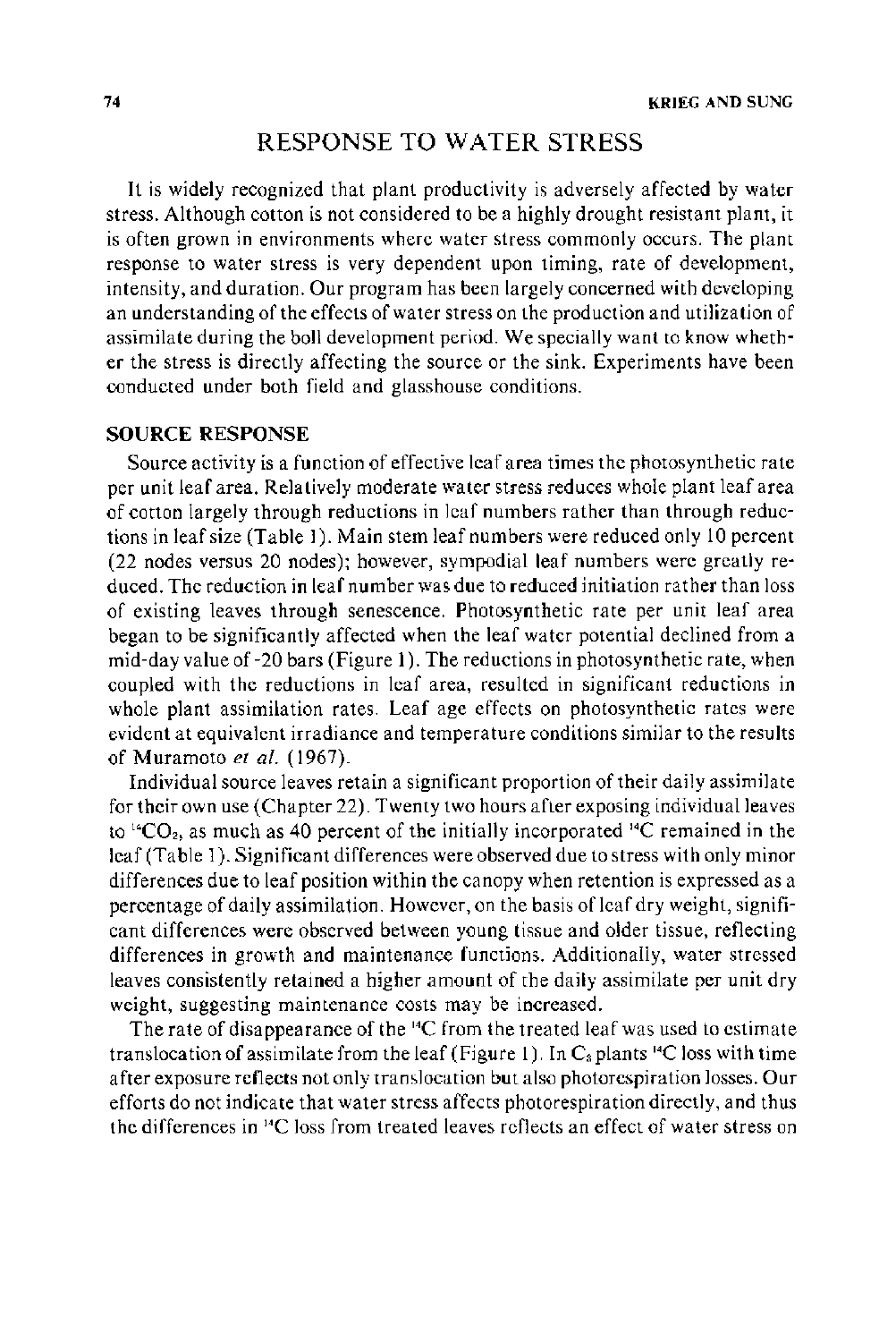the translocation rate. Expressing the loss of 14C as a function of that initially assimilated resulted in an effect due to water stress as the leaf water potential declined from -22 or -23 bars (Figure 1). As previously stated, the photosynthetic rate was affected by stress resulting in leaf water potentials of -20 bars. The

|                                                               | Plant parameter                                                                     | Growth condition                                                                              |                      |
|---------------------------------------------------------------|-------------------------------------------------------------------------------------|-----------------------------------------------------------------------------------------------|----------------------|
|                                                               |                                                                                     | Nonstressed                                                                                   | Stressed             |
| L.                                                            | Leaf area                                                                           |                                                                                               |                      |
|                                                               | Whole plant                                                                         | $22 \, dm^2$                                                                                  | $10 \text{ dm}^2$    |
|                                                               | Single blade                                                                        | .48 $dm2$                                                                                     | $.37 \, \text{dm}^2$ |
| II.                                                           | Leaf number                                                                         |                                                                                               |                      |
|                                                               | whole plant                                                                         | 47                                                                                            | 27                   |
| HI.                                                           | Avg. daily net<br>photosynthetic rate<br>$(mg CO2.dm2.hr-1)$<br>(single leaf basis) | 25                                                                                            | 20                   |
| IV.                                                           | Daily assimilate<br>retained by leaf $(\%)$                                         | 30                                                                                            | 40                   |
| V.                                                            | Bolls per plant                                                                     | 7                                                                                             | 5                    |
| VI.                                                           | Bolls/dm <sup>2</sup> leaf area                                                     | .36                                                                                           | -50                  |
| VII.                                                          | Boll dry weight<br>$(g \text{lint/boll})$                                           | 1.53                                                                                          | 1.47                 |
| Nonstressed $=$ irrigated plots<br>$Stressed = dryland plots$ |                                                                                     | avg. $\Psi_L = -15$ bars.<br>avg. $\Psi_L = -20$ to -22 bars<br>during boll filling<br>period |                      |

Table 1. Source-sink activity of cotton as affected by water stress during boll filling.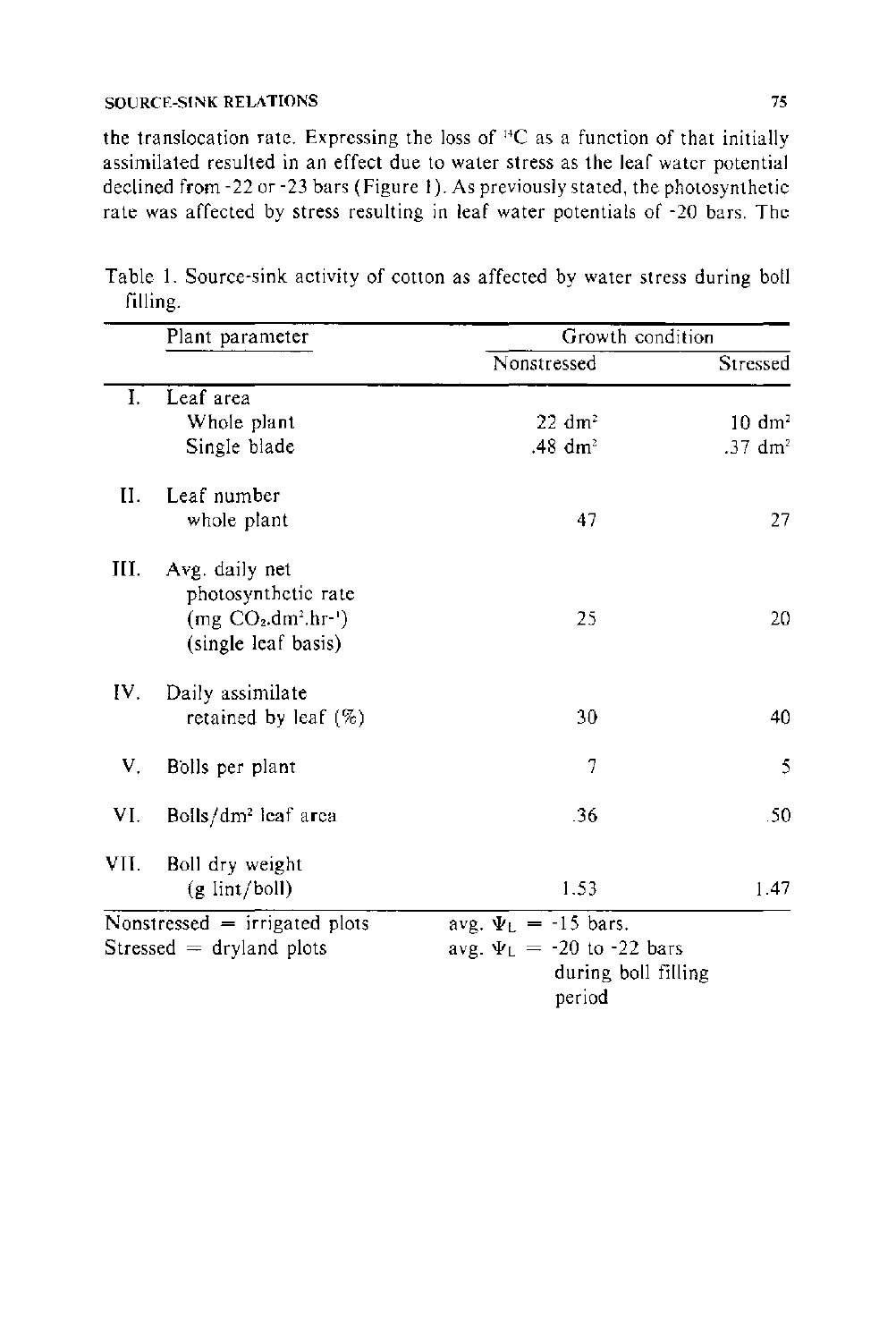

Figure 1. Relative activity of photosynthesis and translocation in cotton leaves as a function of leaf water potential.  $(s = \text{stressed}, \text{ns} = \text{nonstressed})$ 

translocation rate response would indicate that photosynthetic C assimilation is more sensitive than translocation.

### **SINK RESPONSE**

The distribution of the exported 14C was also examined 24 hours after exposure of various source leaves to evaluate changes in sink type or strength. The fruiting forms on the sympodium directly associated with the treated leaf received the greatest proportion of the exported <sup>14</sup>C. In all cases, water stress increased the